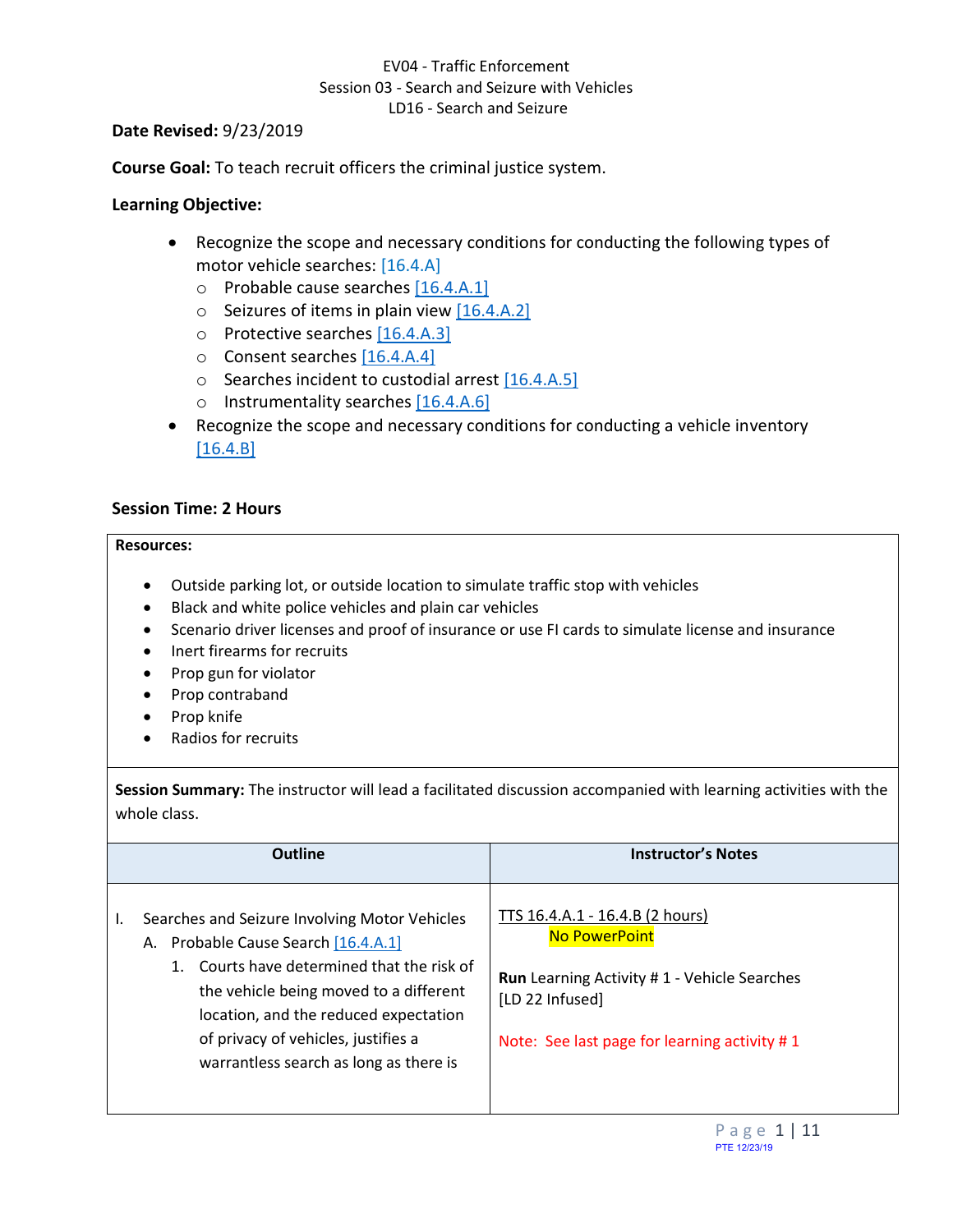|    |    | LDT0 - Search and Seizure                               |
|----|----|---------------------------------------------------------|
|    |    | probable cause the vehicle has                          |
|    |    | contraband or evidence of a crime.                      |
|    |    | 2. If officers believe there is probable                |
|    |    | cause to obtain a search warrant, they                  |
|    |    | can search vehicle without a warrant                    |
|    |    | Known as Probable Cause Exception<br>а.                 |
|    |    | or automobile/vehicle exception                         |
|    |    | b. Vehicle must be mobile or appear                     |
|    |    | mobile                                                  |
|    |    | If vehicle is in area with reasonable<br>C <sub>1</sub> |
|    |    | expectation of privacy (garage), may                    |
|    |    | need a warrant.                                         |
|    | 3. | Conditions- For a vehicle to be searched                |
|    |    | under probable cause exception:                         |
|    |    | a. Vehicle must have been lawfully                      |
|    |    | stopped or be lawfully accessible                       |
|    |    | b. Officers must have enough facts,                     |
|    |    | knowledge, training, or experience                      |
|    |    | to provide probable cause that the                      |
|    |    | item they are seeking is inside the                     |
|    |    | vehicle.                                                |
|    |    | 4. Scope of search                                      |
|    |    |                                                         |
|    |    | May search anywhere in a vehicle as<br>а.               |
|    |    | long as what they are searching for                     |
|    |    | might reasonably be located there,                      |
|    |    | including locked containers.                            |
|    | 5. | Motor homes are considered vehicles                     |
|    |    | when they are being used on highways                    |
|    |    | or if it is located in places that are not              |
|    |    | regularly used as residences.                           |
|    | 6. | Searches do not have to happen                          |
|    |    | contemporaneously with vehicle stop                     |
|    |    | and can be conducted after tow and                      |
|    |    | impound as long as there is still                       |
|    |    | probable cause.                                         |
| В. |    | Plain View Search [16.4.A.2]                            |
|    |    | 1. Seizing crime-related evidence in an                 |
|    |    | officer's plain view from a place the                   |
|    |    | officer has a lawful right to be does not               |
|    |    | involve any type of search.                             |
|    |    |                                                         |

<span id="page-1-0"></span>2. Officers must: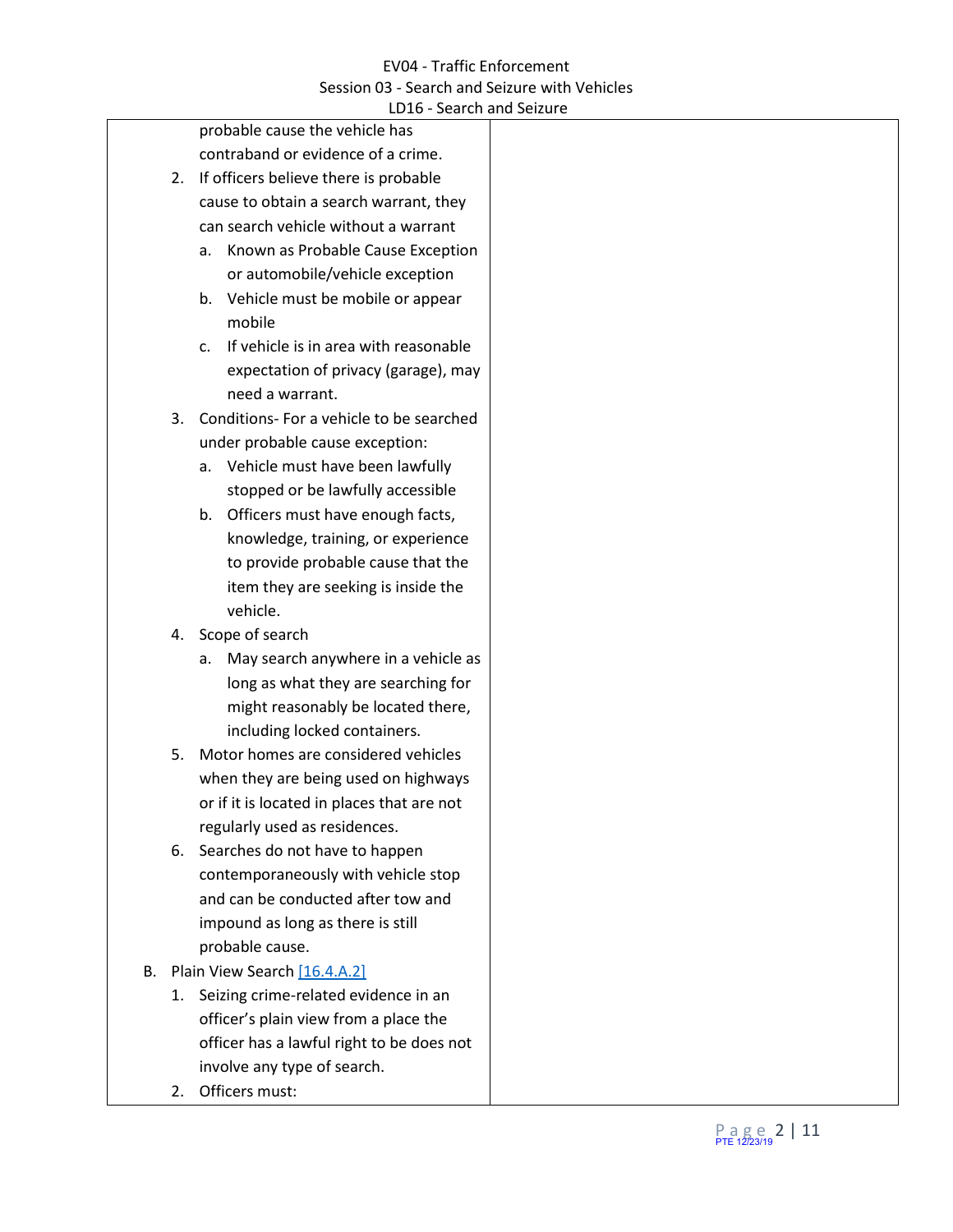<span id="page-2-0"></span>

|    |    |          | LD16 - Search and Seizure               |
|----|----|----------|-----------------------------------------|
|    | а. |          | Have probable cause to believe the      |
|    |    |          | item is crime-related                   |
|    |    |          | b. Lawfully be in a location to observe |
|    |    |          | the item                                |
|    | C. |          | Have lawful access to the item          |
|    |    |          | 1) Officers can observe items           |
|    |    |          | outside or if lawfully inside           |
|    |    |          | vehicle                                 |
|    |    | 2)       | Flashlights and other sensory           |
|    |    |          | tools can be used as long as it         |
|    |    |          | allows officers to see anything         |
|    |    |          | that would be visible during            |
|    |    |          | daylight hours.                         |
|    |    |          | C. Protective Search [16.4.A.3]         |
| 1. |    |          | Limited warrantless search of the       |
|    |    |          | passenger compartment of a vehicle for  |
|    |    | weapons. |                                         |
| 2. |    |          | Conditions:                             |
|    | a. |          | The driver or other occupant is         |
|    |    |          | being lawfully detained                 |
|    |    |          | b. The officer reasonably believes,     |
|    |    |          | based on specific facts, that there     |
|    |    |          | may be a weapon (lawful or              |
|    |    |          | unlawful) or item that could be used    |
|    |    |          | as a weapon, inside the vehicle         |
|    | c. |          | Scope-Officers may search:              |
|    |    |          | 1) Only for weapons or potential        |
|    |    |          | weapons                                 |
|    |    |          | 2) In the passenger compartment         |
|    |    |          | of the vehicle                          |
|    |    | 3)       | Where occupants would have              |
|    |    |          | reasonable access to a weapon           |
|    |    |          | or item that could be used as a         |
|    |    |          | weapon                                  |
|    |    | 4)       | Once determine there is no              |
|    |    |          | weapon or harmful object,               |
|    |    |          | search must stop.                       |
|    |    | 5)       | Officers should continue to             |
|    |    |          | search if just one item is found.       |
|    |    |          | d. Officers can seize any contraband    |
|    |    |          | found during the search and can         |
|    |    |          |                                         |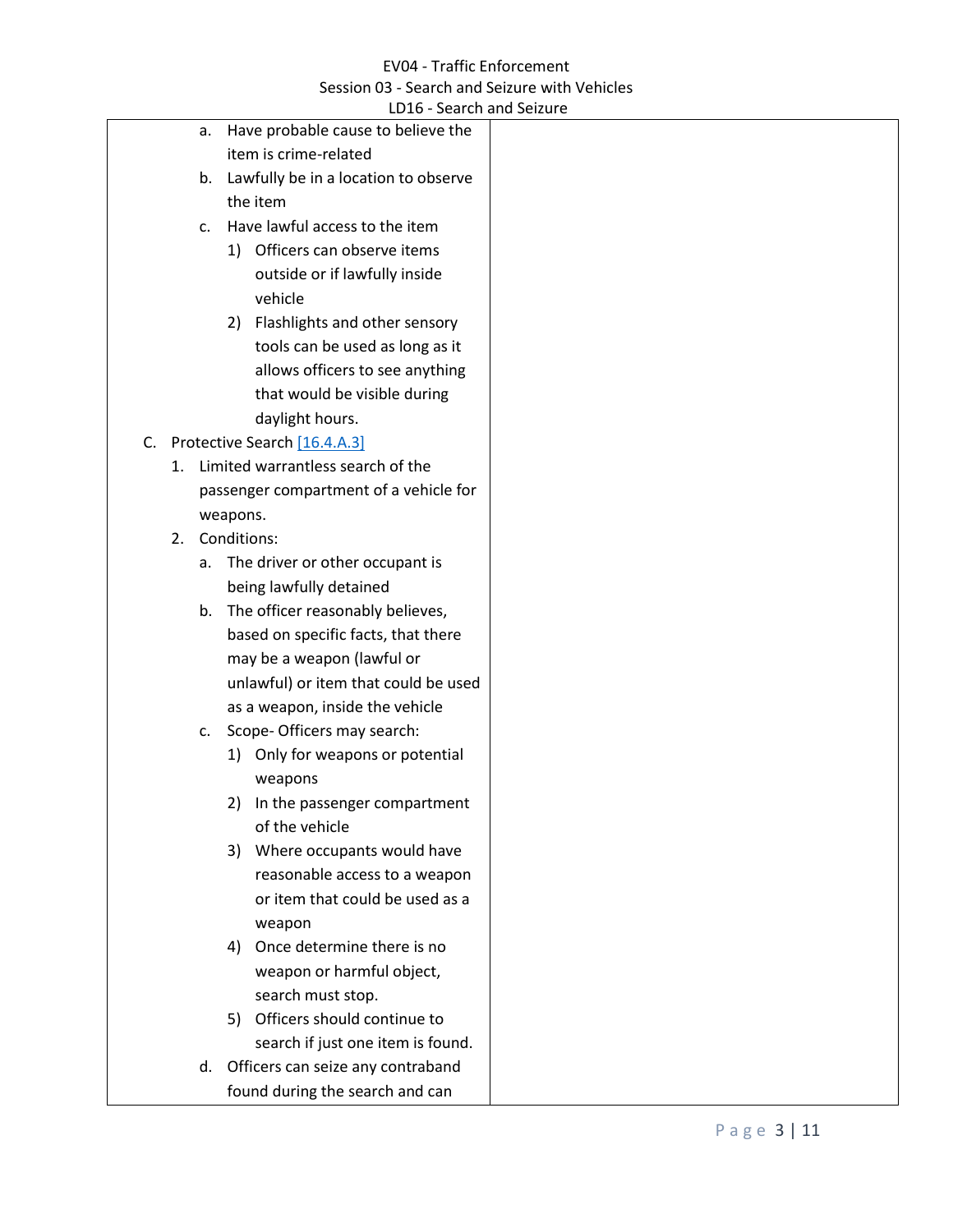# <span id="page-3-0"></span>EV04 - Traffic Enforcement Session 03 - Search and Seizure with Vehicles

<span id="page-3-1"></span>

|    |    |             | LD16 - Search and Seizure                    |  |
|----|----|-------------|----------------------------------------------|--|
|    |    |             | develop probable cause exception             |  |
|    |    |             | from the contraband found.                   |  |
|    |    | e.          | Officers can seize and open                  |  |
|    |    |             | containers if it is reasonable to            |  |
|    |    |             | contain a weapon or be used as               |  |
|    |    |             | one.                                         |  |
|    |    |             | D. Consent Search [16.4.A.4]                 |  |
|    |    |             | 1. Conditions- Must be                       |  |
|    |    |             | a. Voluntary                                 |  |
|    |    | b.          | Obtained from someone with                   |  |
|    |    |             | authority to give consent.                   |  |
|    |    |             | 2. Scope of search is only areas the officer |  |
|    |    |             | reasonably believes consent was given.       |  |
|    | 3. |             | Courts determine the voluntariness           |  |
|    |    |             | based on totality of the circumstances.      |  |
|    |    |             | Easier for officers to prove if:             |  |
|    |    | а.          | Obtain a signed consent-to-search            |  |
|    |    |             | form                                         |  |
|    |    |             | b. Verbally advise individuals they          |  |
|    |    |             | have a right to refuse.                      |  |
|    | 4. |             | Closed containers                            |  |
|    |    |             | a. Locked containers would need              |  |
|    |    |             | additional consent from owner.               |  |
|    |    |             | b. Officers should establish ownership       |  |
|    |    |             | as the person consenting may not             |  |
|    |    |             | have standing of container.                  |  |
| Е. |    |             | Search Incident to Custodial Arrest          |  |
|    |    | [16.4.A.5]  |                                              |  |
|    |    |             | Conditions- Can search passenger             |  |
|    |    |             | compartment if it is a valid custodial       |  |
|    |    |             | arrest of any occupant and:                  |  |
|    |    |             | a. The arrestee is unsecured (e.g. not       |  |
|    |    |             | locked in the police car, not                |  |
|    |    |             | handcuffed) and                              |  |
|    |    | $b_{\cdot}$ | Has reachable access to the vehicle          |  |
|    |    |             | and/or                                       |  |
|    |    | c.          | The officer has reasonable suspicion         |  |
|    |    |             | to believe evidence, pertaining to           |  |
|    |    |             | the crime for which the suspect was          |  |
|    |    |             | arrested, is to be found in the              |  |
|    |    |             | vehicle and/or                               |  |
|    |    |             |                                              |  |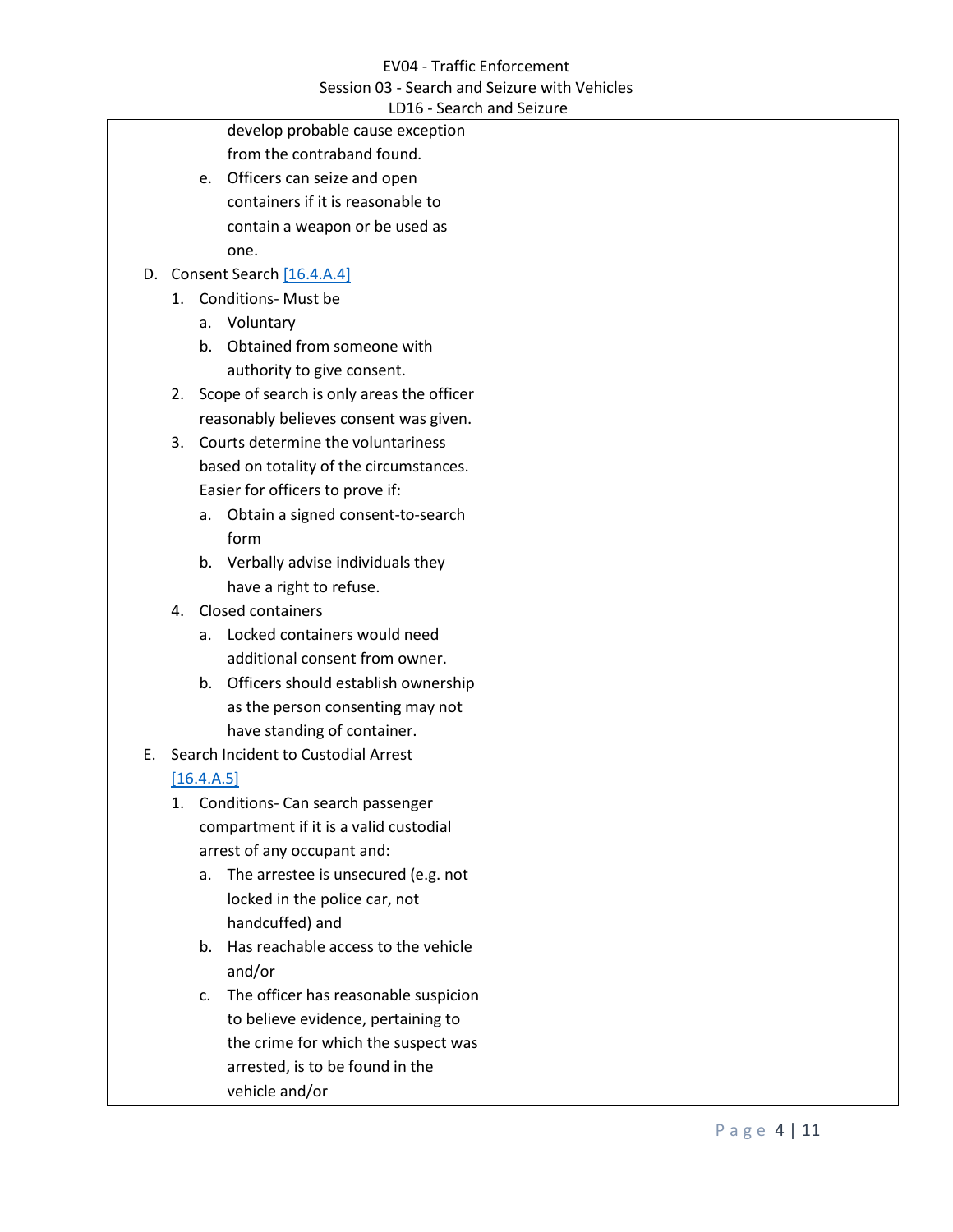|         | LD16 - Search and Seizure                   |
|---------|---------------------------------------------|
| d.      | The officer has reasonable suspicion        |
|         | there is a weapon in the vehicle            |
| $e_{1}$ | Note: Search can be done before             |
|         | suspect is placed under arrest as           |
|         | long as there's probable cause to           |
|         | arrest at time of search                    |
|         | 2. Scope- Peace officers may search         |
| а.      | "The passenger compartment of a             |
|         | vehicle incident to a recent                |
|         | occupant's arrest only if it is             |
|         | reasonable to believe that the              |
|         | arrestee might access the vehicle at        |
|         | the time of the search or that the          |
|         | vehicle contains evidence of the            |
|         | offense of arrest"                          |
|         | b. Or the arrestee is un-secure and still   |
|         | has access (arms reach) to the              |
|         | vehicle.                                    |
|         | c. Note: Trunk may not be searched.         |
|         | 3. Arrest must be custodial, meaning        |
|         | arrestee will be transported to a facility, |
|         | not cite and release.                       |
|         | 4. Establishing nexus to vehicle            |
|         | a. Suspects can be inside or outside        |
|         | and do not have to be observed              |
|         | inside, as long as:                         |
|         | 1) Officers reasonably believe the          |
|         | arrestee was an occupant                    |
|         | shortly before the arrest                   |
| 2)      | There was something else                    |
|         | indicating a close association              |
|         | between the vehicle and the                 |
|         | arrestee at the time of the                 |
|         | arrest (e.g., the arrestee placed           |
|         | an object inside the vehicle just           |
|         | before the arrest)                          |
|         | 5. Contemporaneous nature of search         |
| a.      | Search must be:                             |
| 1)      | At or near the time of the arrest           |
| 2)      | At or near the place of the                 |
|         |                                             |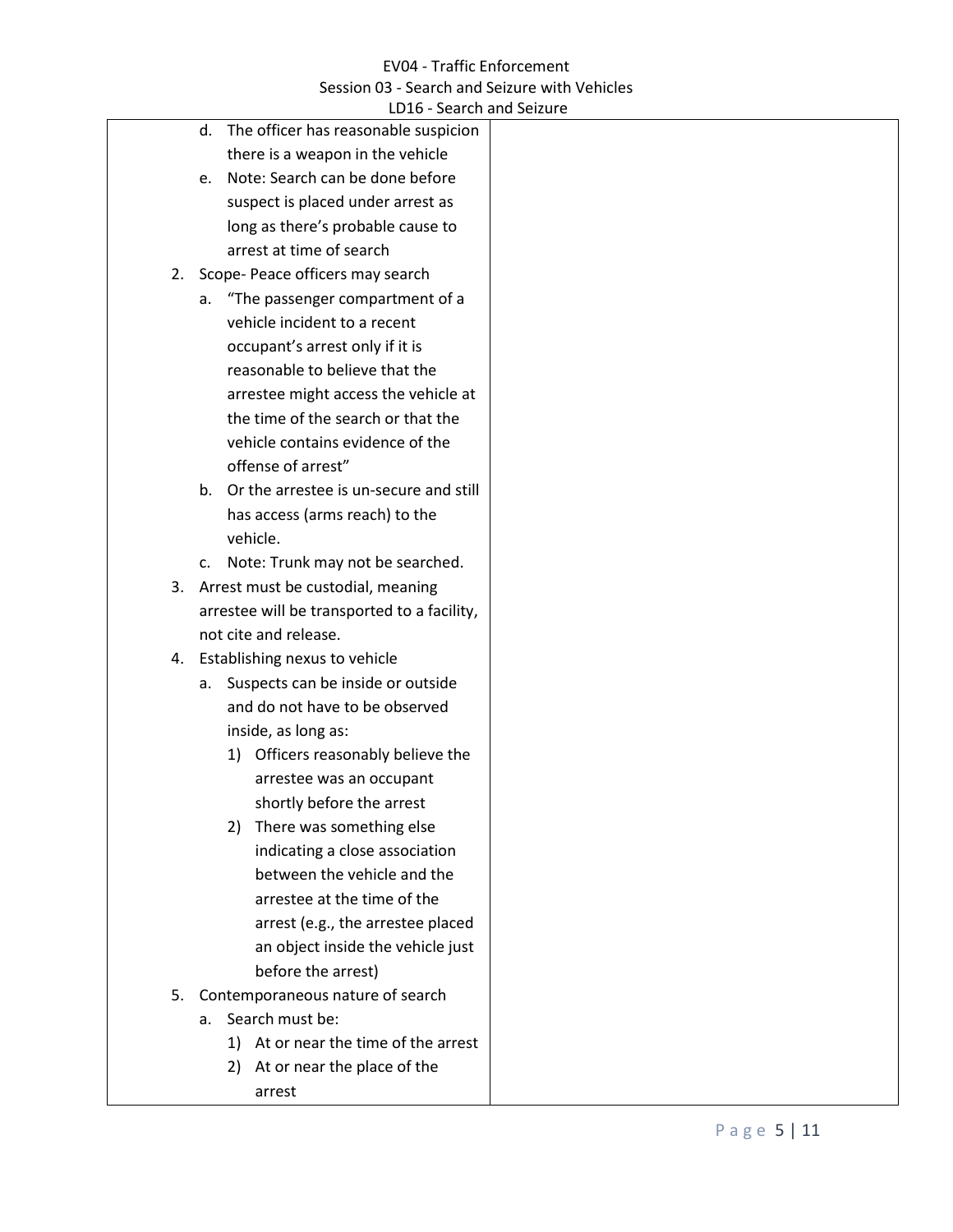<span id="page-5-1"></span><span id="page-5-0"></span>

|    |    | LDT0 - Search and Seizure                    |  |
|----|----|----------------------------------------------|--|
|    |    | While the arrestee is still at the<br>3)     |  |
|    |    | scene                                        |  |
|    |    | b. Contemporaneous requirement can           |  |
|    |    | be waived if it was necessary:               |  |
|    |    | To delay the search<br>1)                    |  |
|    |    | To conduct the search in<br>2)               |  |
|    |    | another location                             |  |
|    |    | To conduct the search after the<br>3)        |  |
|    |    | arrestee was removed from the                |  |
|    |    | scene                                        |  |
|    |    | The search was conducted as<br>4)            |  |
|    |    | soon as it was practical to do so            |  |
|    |    | F. Searches of Vehicles as Instrumentalities |  |
|    |    | [16.4.A.6]                                   |  |
|    | 1. | Conditions                                   |  |
|    |    | The crime was committed inside the<br>а.     |  |
|    |    | vehicle                                      |  |
|    |    | b. The vehicle was the means by which        |  |
|    |    | the crime was committed (e.g., hit           |  |
|    |    | and run)                                     |  |
|    |    | Note: Vehicle is not an<br>$\mathsf{C}$ .    |  |
|    |    | instrumentality if was just used             |  |
|    |    | during the crime.                            |  |
|    |    | 2. Scope                                     |  |
|    |    | Officers may search any part of the<br>а.    |  |
|    |    | vehicle where the object(s) they are         |  |
|    |    | looking for might reasonably be              |  |
|    |    | located.                                     |  |
| G. |    | Searches of Vehicles for Vehicle Inventory   |  |
|    |    | $[16.4B]$                                    |  |
|    |    | 1. Conditions                                |  |
|    |    | a. Vehicle must be in the lawful             |  |
|    |    | custody of law enforcement                   |  |
|    |    | b. Officer conducts the inventory            |  |
|    |    | pursuant to a standardized agency            |  |
|    |    | policy                                       |  |
|    |    | 2. Scope                                     |  |
|    |    | a. Under the seats                           |  |
|    |    | Glove compartments<br>b.                     |  |
|    |    | Consoles<br>C.                               |  |
|    |    | d. The trunk                                 |  |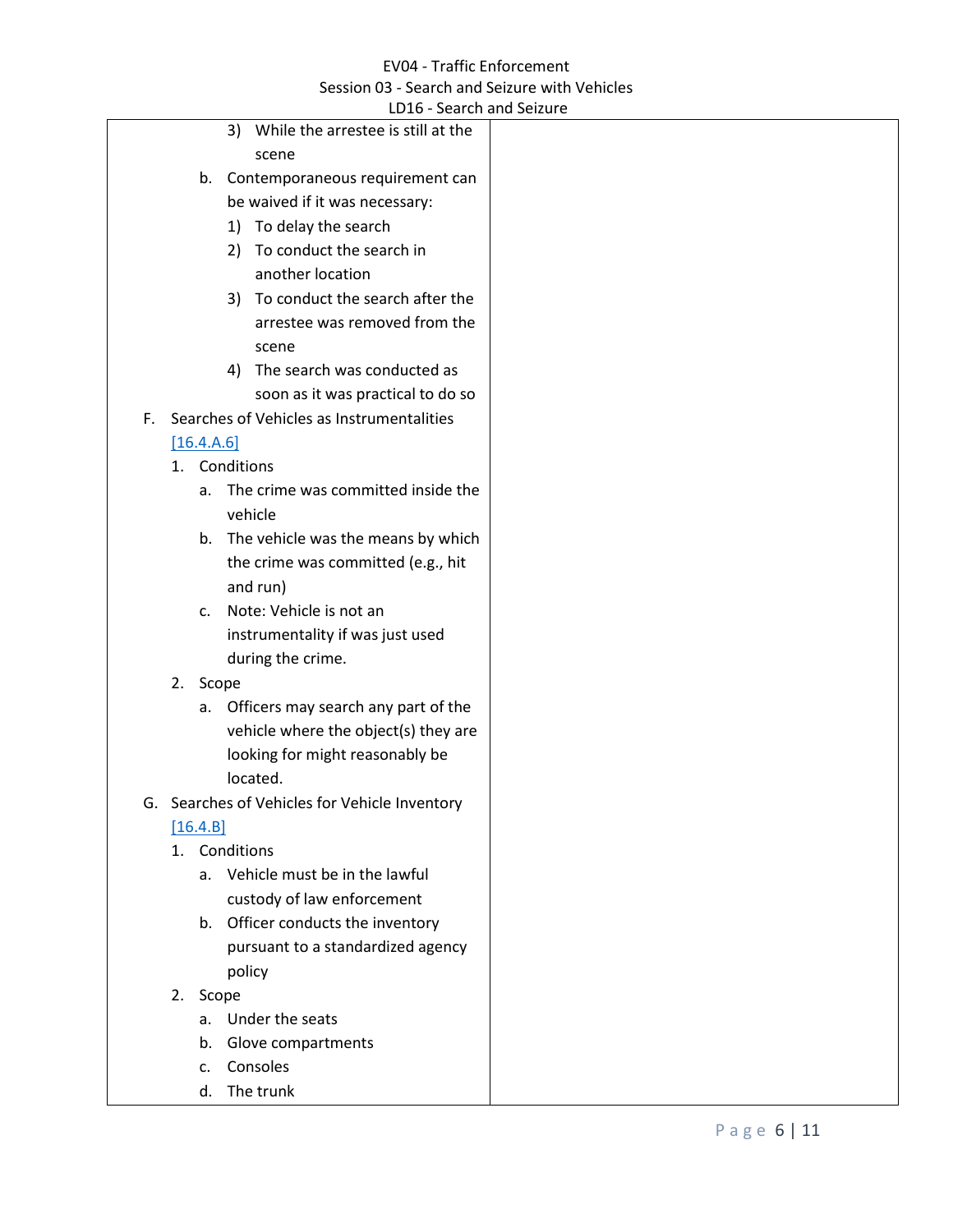|    | LD IV - SEATUT ANU SEIZUI E                |
|----|--------------------------------------------|
|    | e. Closed containers                       |
| 3. | The purpose of a vehicle inventory is to   |
|    | protect:                                   |
|    | a. The property of a person whose          |
|    | vehicle has been impounded or              |
|    | stored                                     |
|    | b. The government agency from false        |
|    | claims of loss                             |
| 4. | Contraband discovered during search        |
|    | can be seized                              |
| 5. | Decision to impound and inventory          |
|    | vehicle is based on good faith and lawful  |
|    | reasons such as:                           |
|    | Driver (sole occupant) is taken into<br>а. |
|    | custody                                    |
|    | b. Vehicle, involved in a traffic          |
|    | accident, cannot be driven                 |
|    | c. Vehicle must be moved to protect it     |
|    | or its contents from theft or damage       |
|    | d. Circumstances listed in the Vehicle     |
|    | Code (e.g., vehicle as a traffic           |
|    | hazard, stolen vehicle, etc.)              |
| 6. | If the vehicle is lawfully in police       |
|    | custody, there will always be a legal      |
|    | authority to impound, but sometimes        |
|    | the officer can release it to a valid      |
|    | driver.                                    |
| 7. | If a driver or occupant requests to keep   |
|    | and item, officers can pat it down and     |
|    | release.                                   |
| 8. | Agency procedures for conducting a         |
|    | vehicle inventory will be considered       |
|    | sufficiently standardized as long as:      |
|    | The agency has an established<br>a.        |
|    | routine                                    |
|    | b. All officers know about the routine     |
|    | c. All officers are supposed to follow     |
|    | the routine when conducting                |
|    | vehicle inventories                        |
| 9. | Officers have some discretion to open      |
|    | some containers, however, this             |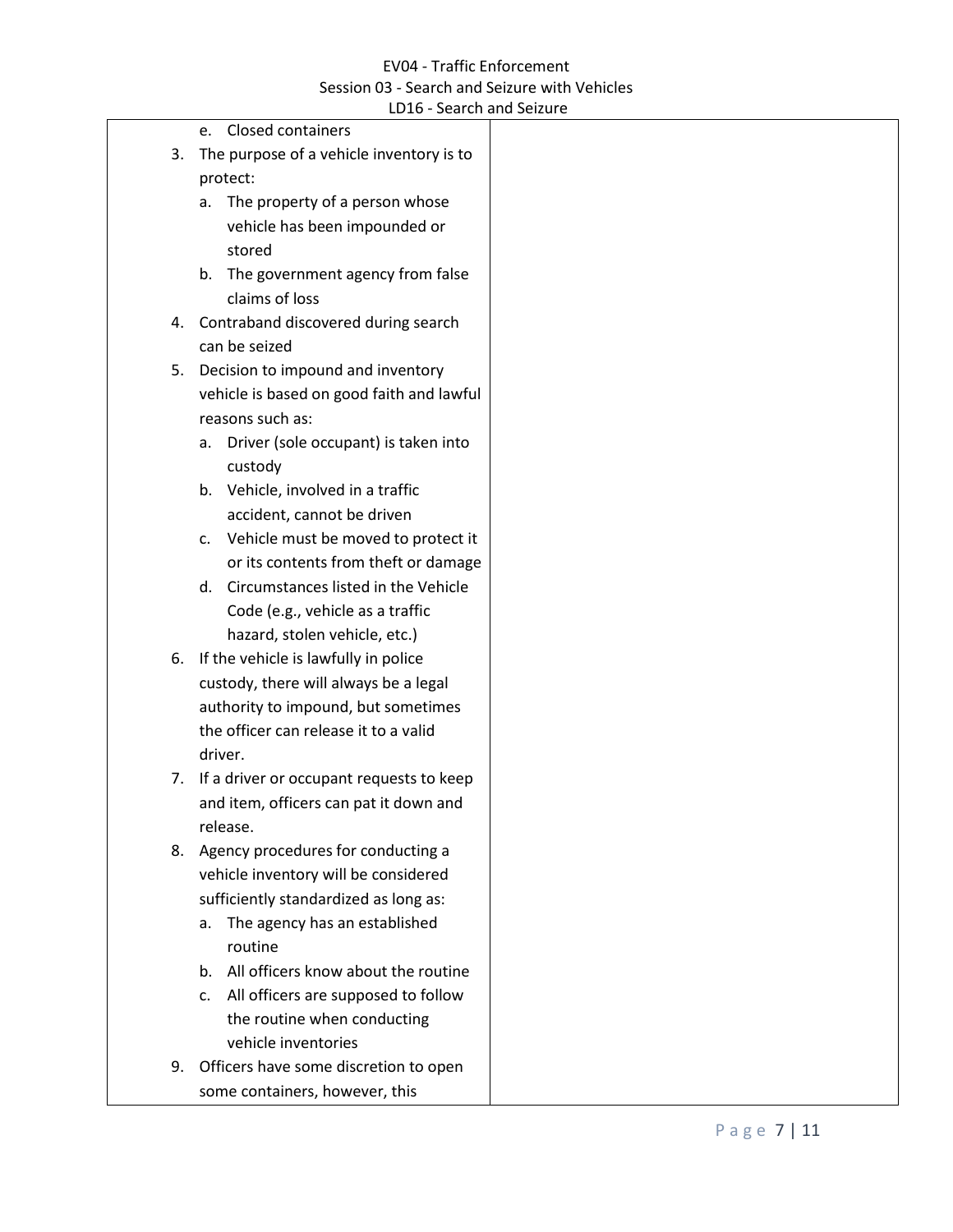| LDIO - SCAILII ANU SCILUIC              |  |  |  |
|-----------------------------------------|--|--|--|
| discretion cannot be unlimited and must |  |  |  |
| be based on concerns related to the     |  |  |  |
| purposes of an inventory                |  |  |  |
| 10. If a vehicle has been legally       |  |  |  |
| repossessed, officers can examine and   |  |  |  |
| seize inventoried items without a       |  |  |  |
| warrant if they have reason to believe  |  |  |  |
| the items are connected to a crime      |  |  |  |
| being investigated.                     |  |  |  |
|                                         |  |  |  |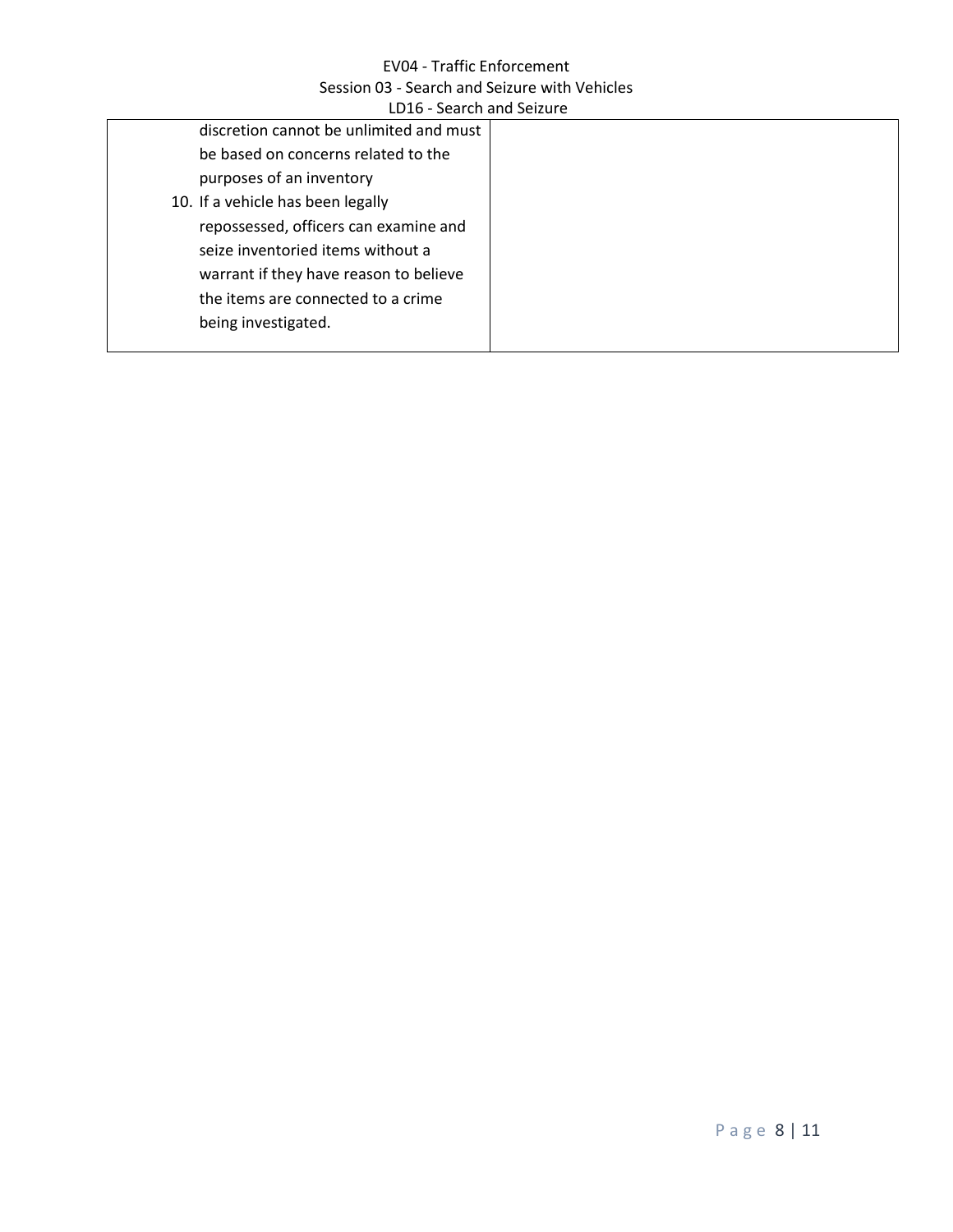## **Learning Activity # 1 – Vehicle Searches**

**Purpose:** To teach the recruits the laws concerning vehicle searches.

## **Description:**

- 1. **Assign** or take two volunteer recruits to play the role of officers. The instructor can play the role of the violator or have another recruit volunteer.
- 2. **Assemble** the groups at pre-determined locations
- 3. **Position** the B/W vehicles and plain vehicles in separate traffic stop formations
- 4. To ensure each group receives the same level of training, follow the below three scenarios along with the facilitation notes. They are designed to address the TTS' in LD 16, chapter 4. If time permits, instructors can use their own scenarios after the following three have been thoroughly covered and the recruits have a strong understanding of the TTS'.
- 5. Traffic Stop Scenario #1. Present the following:
	- a. "You and your partner are assigned to unit 14A21 (present date & time). While westbound on Manchester Avenue, the officers observed the violator's vehicle traveling in the number one lane (also westbound on Manchester Avenue), and failed to stop for the mid-phased red tri-light at Aviation Boulevard. The officers conducted a traffic stop of the vehicle at 5651 W. Manchester Avenue."
	- b. Although this is not a tactics exercise, remind the recruits to utilize what they learned from their tactics instructors [LD 22 infused, Vehicle Pullovers]
	- c. Place prop narcotics in plain view inside vehicle (back seat, dashboard, center console) [16.4.A.2]
	- d. Recruits should observe prop narcotics and take appropriate action.

1) Remove driver from vehicle and detain

2) Recover prop narco and proceed to search the whole vehicle for additional narcotics. [16.4.A.1]

- e. End scenario when instructor is satisfied the recruits displayed knowledge of TTS' 16.4.A.1 and 16.4.A.2 or end scenario if recruits did not problem solve the scenario correctly.
- f. Debrief
	- 1) **Ask** the recruits to describe their actions and thought process during the scenario
	- 2) **Facilitate** a discussion, covering TTS' 16.4.A.1 and 16.4.A.2
	- 3) **Ask** Where can officers search? Answer: the whole vehicle (bumper to bumper)
	- 4) As the recruit reveals each step that occurred, the instructor can further discuss the points of each TTS
- g. **Ask** If the violator is being arrested for illegal possession of narcotics, should it have been a search incident to custodial arrest? [16.4.A.5]
	- 1) Answer: In this scenario, probable cause search applies. Search incident to arrest could be used but the discovery of narcotics allows probable cause search, which allows search of the whole vehicle.
	- 2) **Ask** What is the scope and restrictions to searches incident to arrest?
- 6. Traffic Stop Scenario #2. Present the same scenario violation.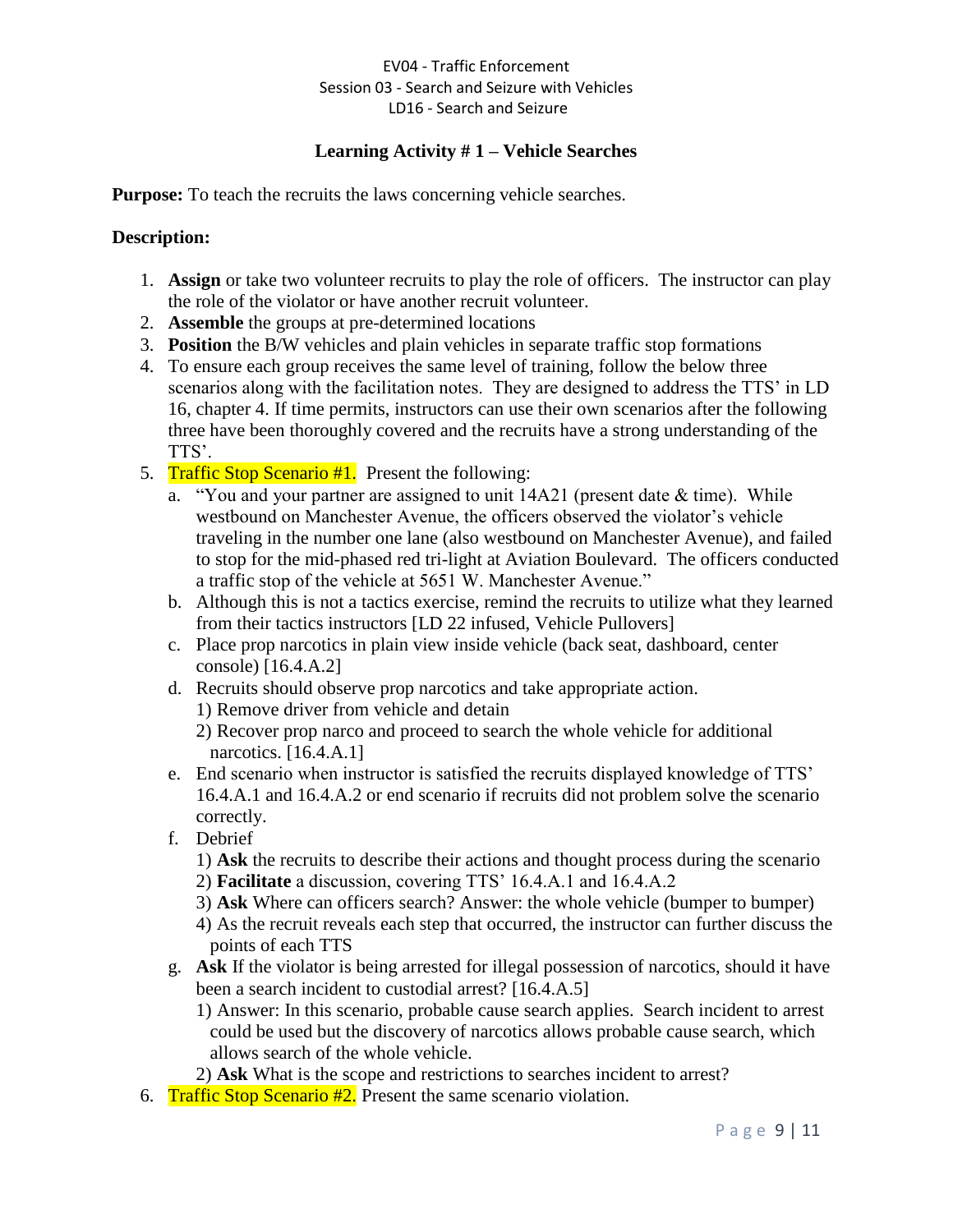### EV04 - Traffic Enforcement

## Session 03 - Search and Seizure with Vehicles

## LD16 - Search and Seizure

- a. Place prop knife or gun in visible location (back seat, center console, dash board)
- b. Allow recruits to problem solve
	- 1) Remove violator from vehicle
	- 2) Detain or have violator stand to side
	- 3) Secure weapon
	- 4) Search vehicle based on protective search [16.4.A.3]
- c. End scenario when instructor is satisfied the recruits displayed knowledge of the TTS or end scenario if recruits did not problem solve the scenario correctly.
- d. **Facilitate** discussion and debrief the scenario to fulfill TTS 16.4.A.3
	- 1) **Ask** recruits to describe actions and thoughts during scenario
	- 2) **Ask** Where can they search after locating the weapon? Answer: Anywhere a weapon can be found in the passenger compartment.
	- 3) **Ask** Where can they search if narcotic contraband was found during the protective search? Answer: bumper to bumper. The search has now become a probable cause search.
- 7. Traffic Stop Scenario #3. Present the following scenario
	- a. Officers hear a broadcast of attack occurred in a vehicle 10 minutes ago. Vehicle used was (give vehicle color and number of doors only so that it is only a possible suspect vehicle). Suspect driving described as (provide sex of violator only). Additional information, suspect was seen putting narcotics under right rear floor mat (or under right front passenger seat) prior to fleeing scene.
	- b. Officers observed violator vehicle fail to stop at a red light and conduct a traffic stop.
	- c. Scenario is set up so the recruits do not have enough probable cause to search or arrest and must gain access to search by other means, such as consent. [16.4.A.4]
	- d. After presenting scenario and prior to starting, establish with the class there is not enough information in the description to be sure the violator is the sexual assault suspect.
	- e. If recruits ask for consent to search vehicle, violator will grant it.
	- f. If recruits find narcotics, violator should be handled appropriately. 1) Detain/Handcuff/Arrest
	- g. End scenario when instructor is satisfied the recruits displayed knowledge of the TTS or end scenario if recruits did not problem solve the scenario correctly.
	- h. **Ask** Other than the vehicle code violation, what crime was committed? Answer: Sexual assault.

1) **Ask** Can the officers search the vehicle for evidence of the sexual assault? Answer: yes, vehicle was used as instrument of a crime. [16.4.A.6]

8. **Review** searches of vehicles for vehicle inventory. [16.4.B]

## **Resources needed:**

- Black and white police vehicles and plain car vehicles
- Scenario driver licenses and proof of insurance or use FI cards to simulate license and insurance
- Inert firearms for recruits
- Prop gun for violator